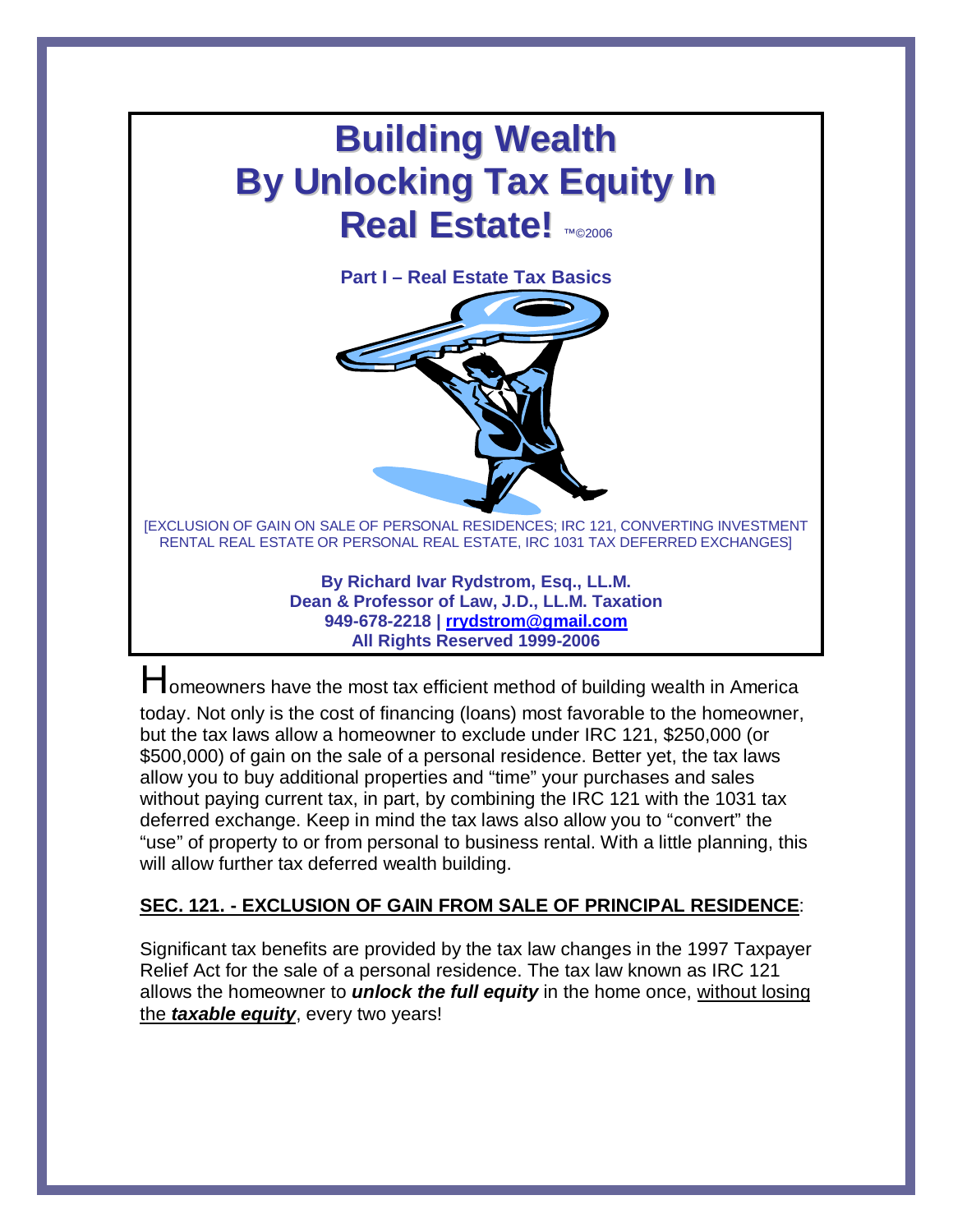## IRC Section 121<sup>1</sup> - states under provision "(a) Exclusion" that:

"Gross income shall not include gain from the sale or exchange of property if, **during the 5-year period ending on the date of the sale or exchange**, such property has been owned and used by the taxpayer as the taxpayer's **principal residence for periods aggregating 2 years or more**."

 KEY: One of the key aspects of the test overlooked by most homeowners is that you only have to use the home as your personal residence for a **total of 2 years out of the last 5 years!**

### IRC Section 121 under section "(b) Limitations, (1)" goes on to state:

"The amount of gain excluded from gross income under subsection (a) with respect to any sale or exchange **shall not exceed \$250,000**." IRC Section 121, section "(2) allows a **\$500,000 exclusion** from gain for a husband and wife filing a joint tax return.

KEY: It is key to understand that the law states that "(i)  $e$ ither spouse meets the ownership requirements of subsection (a) with respect to such property;"<sup>2</sup>

KEY:Each spouse shall be treated as owning the property during the period that either spouse owned the property.<sup>3</sup>

KEY: If either spouse meets the ownership and use requirements with respect to such property, and file a Joint Tax Return, the exclusion may be claimed.

<sup>1</sup> Internal Revenue Code ("IRC"); TITLE 26, Subtitle A, CHAPTER 1, Subchapter B PART III Sec. 121

 $2$  "(i) either spouse meets the ownership requirements of subsection (a) with respect to such property; (ii) both spouses meet the use requirements of subsection (a) with respect to such property; and (iii) neither spouse is ineligible for the benefits of subsection (a) with respect to such property by reason of paragraph (3).

 $3$  "(B) Other joint returns - If such spouses do not meet the requirements of subparagraph (A), the limitation under paragraph (1) shall be the sum of the limitations under paragraph (1) to which each spouse would be entitled if such spouses had not been married. For purposes of the preceding sentence, each spouse shall be treated as owning the property during the period that either spouse owned the property.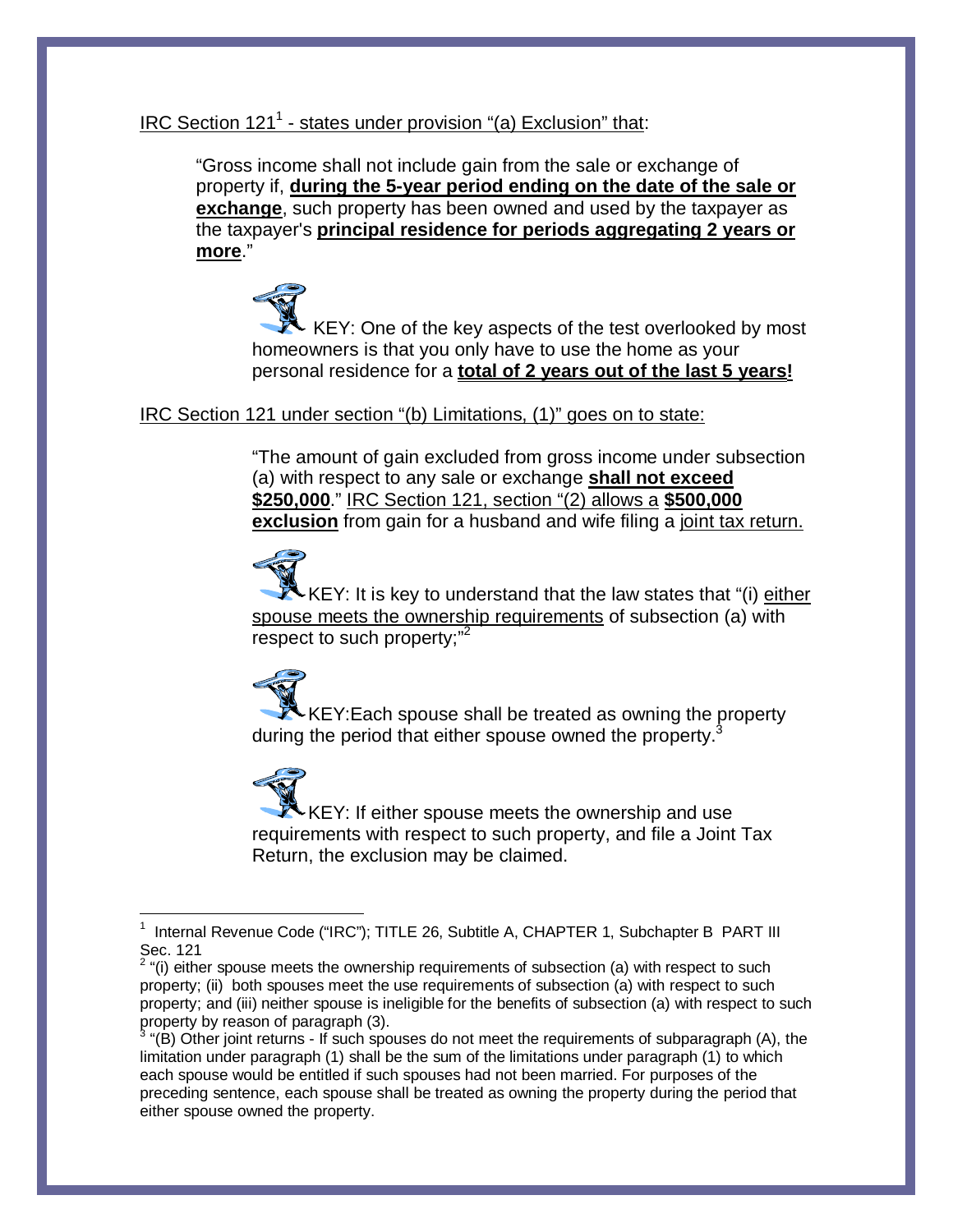KEY: **You are limited to only 1 sale or exchange every 2 years !<sup>4</sup>**

KEY: **You Need To "Time" Your Moves Accordingly!**

## **IRC 1031 TAX DEFERRED EXCHANGE RULES – NOT FOR PERSONAL USE PROPERTY:**

Section 1031 is used by most every investor in real estate to build great wealth. IRC 1031 allows the property owner to sell (or exchange) property **held for productive use in a trade or business (IRC 1231) or for investment (IRC 1221 – Capital Asset) (including "rental properties")<sup>5</sup>** - for another "like-kind" property, without paying current taxes! This allows the amounts that would have been paid in taxes upon that sale to build up in the equity of the property. Now you can afford to buy more real estate than you would have, had you sold and paid taxes at the time of the sale, and then purchased another property. This is the most common wealth building technique in real estate.

**Investment property** is rental properties whether commercial (nonresidential) or residential; vacation homes "held for profit or resale" (not held for "personal use"), investment (portfolio) real estate (IRC 1221), leasehold interest (lease term exceeds 30 years including options to extend or renew) [RR 1.1031(a)-1(c)], and vacant land.

**WARNING! - PROPERTY NOT ELIGIBLE FOR 1031 EXCHANGE:**

**Personal Residence** (your personal residence is a capital asset but it is not used in a trade or business and it is not held for investment purposes, it is held for "personal use" and does not qualify for 1031 treatment)

**Flippers or Dealer Property;** such as inventory, real estate bought with the intent for resale (Buy Flip), [IRC 1031(a)(2)(A)]

**Stock** (but not capitalization stock under IRC 351/1032) [IRC 1031(a)(2)(B)

Subsection (a) shall not apply to any sale or exchange by the taxpayer if, during the 2-year period ending on the date of such sale or exchange, there was any other sale or exchange by the taxpayer to which subsection (a) applied."

 $4$  "(3) Application to only 1 sale or exchange every 2 years - (A) In general

 $5$  IRC 1031 (a)(1)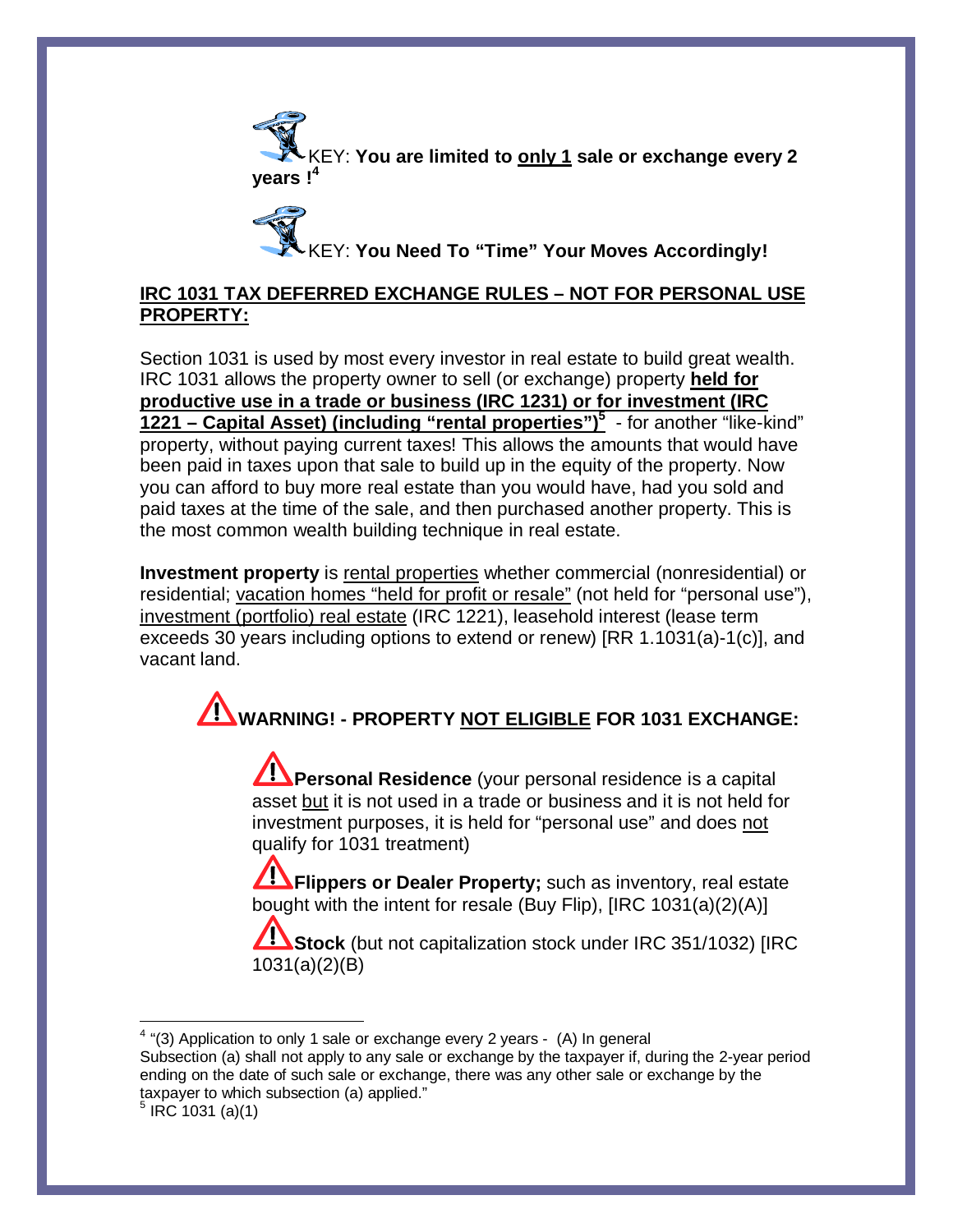**Bonds** (such as certificates or interest bearing debt from corporations or governments) [IRC 1031 (a)(2)(B)]

**Z: Seller Carry-Backs, Promissory Notes** (secured or unsecured, sold or purchased including seller financing notes or carry back notes)  $\{ \text{IRC } 1031 \text{ (a)}(2)(\text{B)} \}$ 

**Securities, Post Dated Checks** (security devices or indicia of indebtedness, assignments of payment rights held by trust deed lenders, post dated checks, etc.) {IRC 1031 (a)(2)(C)

**Fractional Interests** (joint venture or partnership coownership arrangements) (not partnership interests exchanged under tax free IRC 721) [IRC 1031 (a)(2)(D)

**Foreign Real Estate** (property located outside the United States [IRC 1031 (h)

**Beneficial Interests in a Trust** (but not a Revocable Inter Vivos or Living Trust) [IRC 1031 (a)(2)(E)

**Choses In Action** (payment rights, rights to receive future payments, assignable seller's interest in purchase agreement) {IRC 1031 (a)(2)(F)

#### **COMBINING IRC 121 and IRC 1031:**

Savvy homeowner/investors are combining **IRC 121 and IRC 1031** to get a maximum tax benefit as they unlock equity and trade up in real estate.

**Mixed Use**: For example, one could start out in real estate by purchasing a 4 unit rental / investment property, and live in one unit. When selling same, the one unit held for personal use would qualify for gain exclusion under IRC 121 (\$250,000 / \$500,000), and the other 3 units would qualify for a 1031 exchange (tax deferred with no current taxation).

**Converting:** For example, one could exchange into a replacement "rental" property under IRC 1031 (that was initially "held for investment"), but later "converted" into a primary residence to afford use of the IRC 121 exclusion of gain rules. As stated above, IRC 121 requires that a homeowner live in the property as a "personal residence" for 2 years out of a 5 year period before sale. If you in fact did so, you would have converted the use from a rental ("held for investment") to "personal use", affording you the use of the IRC 121 gain exclusions.